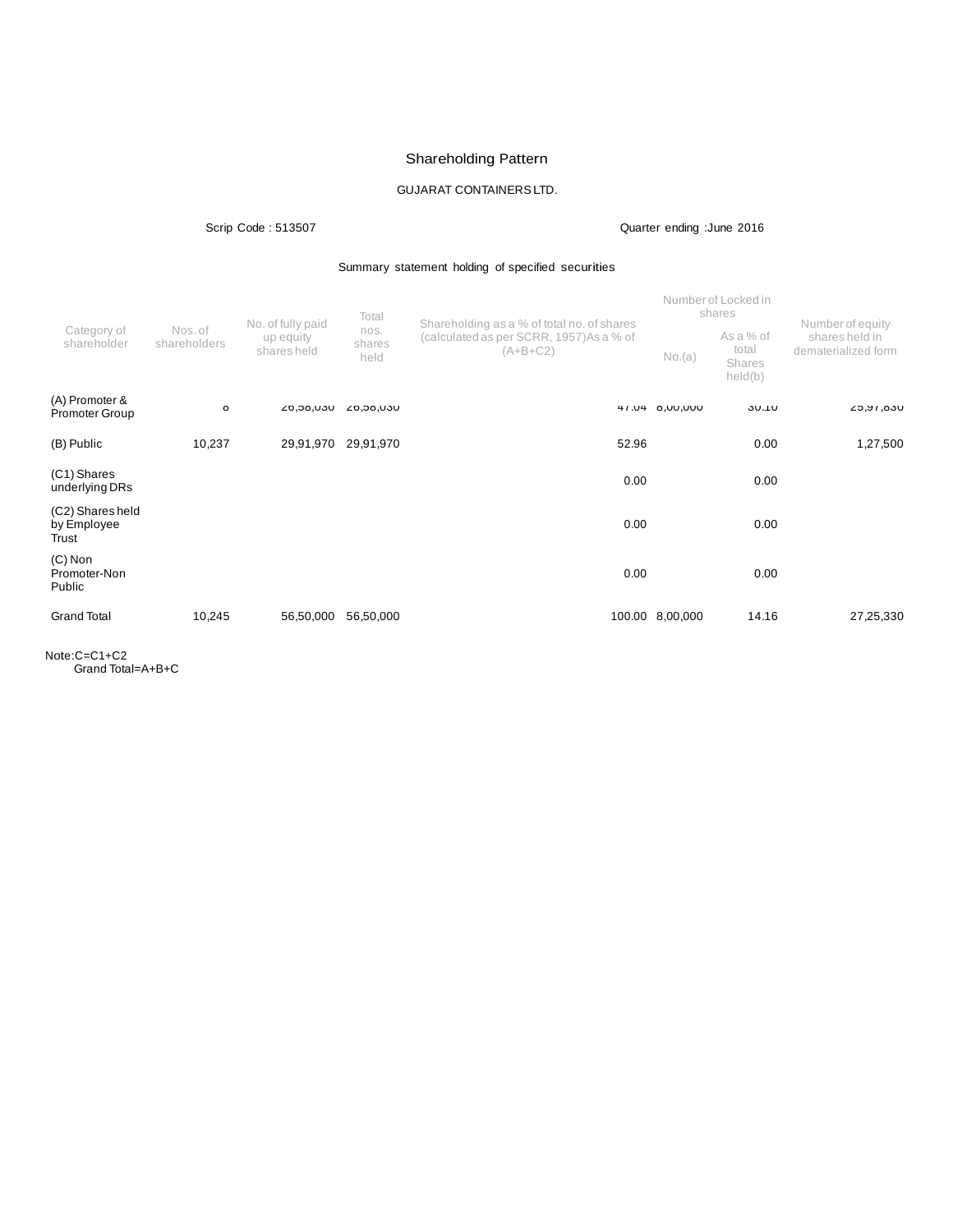# Shareholding Pattern

# GUJARAT CONTAINERSLTD.

## Scrip Code : 513507 Quarter Ending : June 2016

## Statement showing shareholding pattern of the Promoter and Promoter Group

|                                       | Nos. of<br>shareholders | No. of fully paid<br>up equity<br>shares held | Total                  | Shareholding as a % of total no. of shares            |                | Number of Locked in<br>shares           | Number of equity<br>shares held in<br>dematerialized form |
|---------------------------------------|-------------------------|-----------------------------------------------|------------------------|-------------------------------------------------------|----------------|-----------------------------------------|-----------------------------------------------------------|
| Category of<br>shareholder            |                         |                                               | nos.<br>shares<br>held | (calculated as per SCRR, 1957)As a % of<br>$(A+B+C2)$ | No.(a)         | As a % of<br>total<br>Shares<br>held(b) |                                                           |
| A1) Indian                            |                         |                                               |                        | 0.00                                                  |                | 0.00                                    |                                                           |
| Individuals/Hindu<br>undivided Family | 8                       |                                               | 26,58,030 26,58,030    |                                                       | 47.04 8,00,000 | 30.10                                   | 25,97,830                                                 |
| <b>KIRAN SHAH</b>                     | $\mathbf{1}$            |                                               | 11,21,230 11,21,230    | 19.84                                                 |                | 0.00                                    | 11,21,130                                                 |
| <b>GEETA KIRAN</b><br><b>SHAH</b>     | $\mathbf{1}$            | 4,34,500                                      | 4,34,500               | 7.69                                                  |                | 0.00                                    | 4,34,500                                                  |
| <b>NEHA VORA</b>                      | $\mathbf{1}$            | 5,19,400                                      | 5,19,400               |                                                       | 9.19 4,00,000  | 77.01                                   | 5,16,500                                                  |
| <b>NEIL KIRAN</b><br><b>SHAH</b>      | $\mathbf{1}$            | 5,25,700                                      | 5,25,700               |                                                       | 9.30 4,00,000  | 76.09                                   | 5,25,700                                                  |
| <b>PRAVIN</b><br><b>HIRALAL SHAH</b>  | $\mathbf{1}$            | 49,900                                        | 49,900                 | 0.88                                                  |                | 0.00                                    |                                                           |
| PRADIPM SHAH                          | $\mathbf{1}$            | 5,600                                         | 5,600                  | 0.10                                                  |                | 0.00                                    |                                                           |
| <b>MINAXIBEN</b><br><b>SHAH</b>       | $\overline{1}$          | 900                                           | 900                    | 0.02                                                  |                | 0.00                                    |                                                           |
| <b>ARVINDBHAI</b><br><b>SHAH</b>      | $\mathbf{1}$            | 800                                           | 800                    | 0.01                                                  |                | 0.00                                    |                                                           |
| Sub Total A1                          | 8                       |                                               | 26,58,030 26,58,030    |                                                       | 47.04 8,00,000 | 30.10                                   | 25,97,830                                                 |
| A2) Foreign                           |                         |                                               |                        | 0.00                                                  |                | 0.00                                    |                                                           |
| $A=A1+A2$                             | 8                       |                                               | 26,58,030 26,58,030    |                                                       | 47.04 8,00,000 | 30.10                                   | 25,97,830                                                 |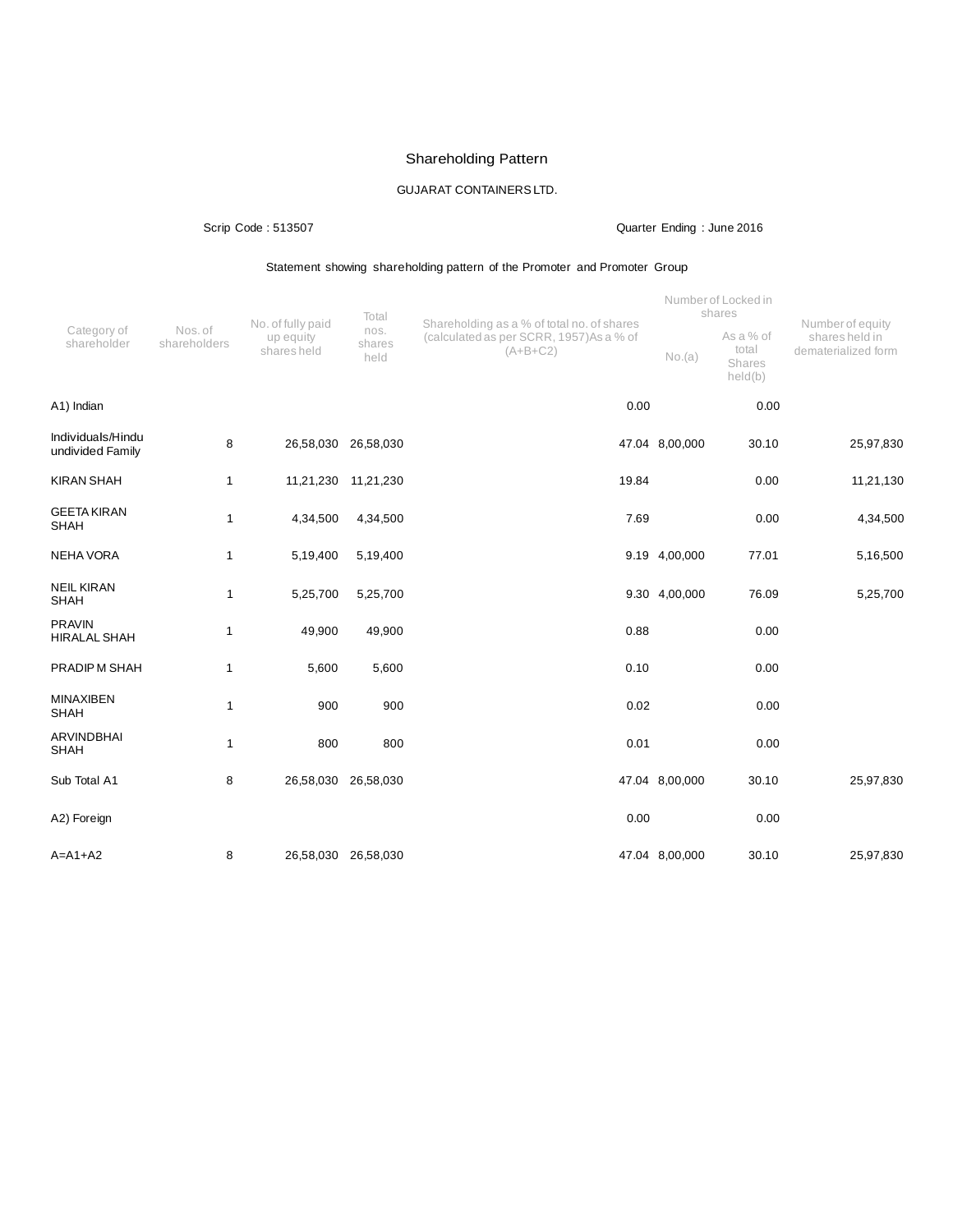### ShareholdingPattern PublicShareholder

### GUJARAT CONTAINERSLTD.

Scrip Code : 513507 Quarter ending : June 2016

### Statement showing shareholding pattern of the Public shareholder

|                                                                       |                       | No. of fully                     | Total                 | Shareholding %                                          | No of            | Total as<br>a % of       |            | Numberof<br>Locked in<br>shares         | Number of equity<br>shares held in              |
|-----------------------------------------------------------------------|-----------------------|----------------------------------|-----------------------|---------------------------------------------------------|------------------|--------------------------|------------|-----------------------------------------|-------------------------------------------------|
| Category & Name of the<br>Shareholders                                | No. of<br>shareholder | paid up<br>equity<br>shares held | no.<br>shares<br>held | calculated as per<br>SCRR, 1957 As a % of<br>$(A+B+C2)$ | Voting<br>Rights | Total<br>Voting<br>right | No.<br>(a) | As a %<br>of total<br>Shares<br>held(b) | dematerialized<br>TO ITTI ( INOT<br>Applicable) |
| B1) Institutions                                                      | 0                     | $\mathbf 0$                      |                       | 0.00                                                    |                  | 0.00                     |            | 0.00                                    |                                                 |
| B2) Central Government/<br>State Government(s)/<br>President of India | $\mathbf 0$           | $\pmb{0}$                        |                       | 0.00                                                    |                  | 0.00                     |            | 0.00                                    |                                                 |
| B3) Non-Institutions                                                  | $\mathbf 0$           | $\mathbf 0$                      |                       | 0.00                                                    |                  | 0.00                     |            | 0.00                                    |                                                 |
| Individual share capital<br>upto Rs. 2 Lacs                           | 10097                 |                                  | 2249670 22,49,670     |                                                         | 39.82 22,49,670  | 39.82                    |            | 0.00                                    | 75,300                                          |
| Individual share capital<br>in excess of Rs. 2 Lacs                   | 2                     | 650000                           | 6,50,000              | 11.50                                                   | 6,50,000         | 11.50                    |            | 0.00                                    |                                                 |
| Any Other (specify)                                                   | 138                   | 92300                            | 92,300                | 1.63                                                    | 92,300           | 1.63                     |            | 0.00                                    | 52,200                                          |
| <b>HUF</b>                                                            | 6                     | 6000                             | 6,000                 | 0.11                                                    | 6,000            | 0.11                     |            | 0.00                                    | 6,000                                           |
| Foreign Individuals or NRI                                            | 120                   | 37100                            | 37,100                | 0.66                                                    | 37,100           | 0.66                     |            | 0.00                                    | 3,000                                           |
| <b>Bodies Corporate</b>                                               | 12                    | 49200                            | 49,200                | 0.87                                                    | 49,200           | 0.87                     |            | 0.00                                    | 43,200                                          |
| Sub Total B3                                                          | 10237                 |                                  | 2991970 29,91,970     |                                                         | 52.96 29,91,970  | 52.96                    |            | 0.00                                    | 1,27,500                                        |
| $B=B1+B2+B3$                                                          | 10237                 |                                  | 2991970 29,91,970     |                                                         | 52.96 29,91,970  | 52.96                    |            | 0.00                                    | 1,27,500                                        |

Details of the shareholders acting as persons in Concert including their Shareholding (No. and %):

Details of Shares which remain unclaimed may be given here along with details such as number of shareholders, outstanding shares held in demat/unclaimed suspense account, voting rights which are frozen etc.

Note

(1) PAN would not be displayed on website of Stock Exchange(s).

(2) The above format needs to disclose name of all holders holding more than 1% of total number of shares

(3) W.r.t. the information pertaining to Depository Receipts, the same may be disclosed in the respective columns to the extent information available,.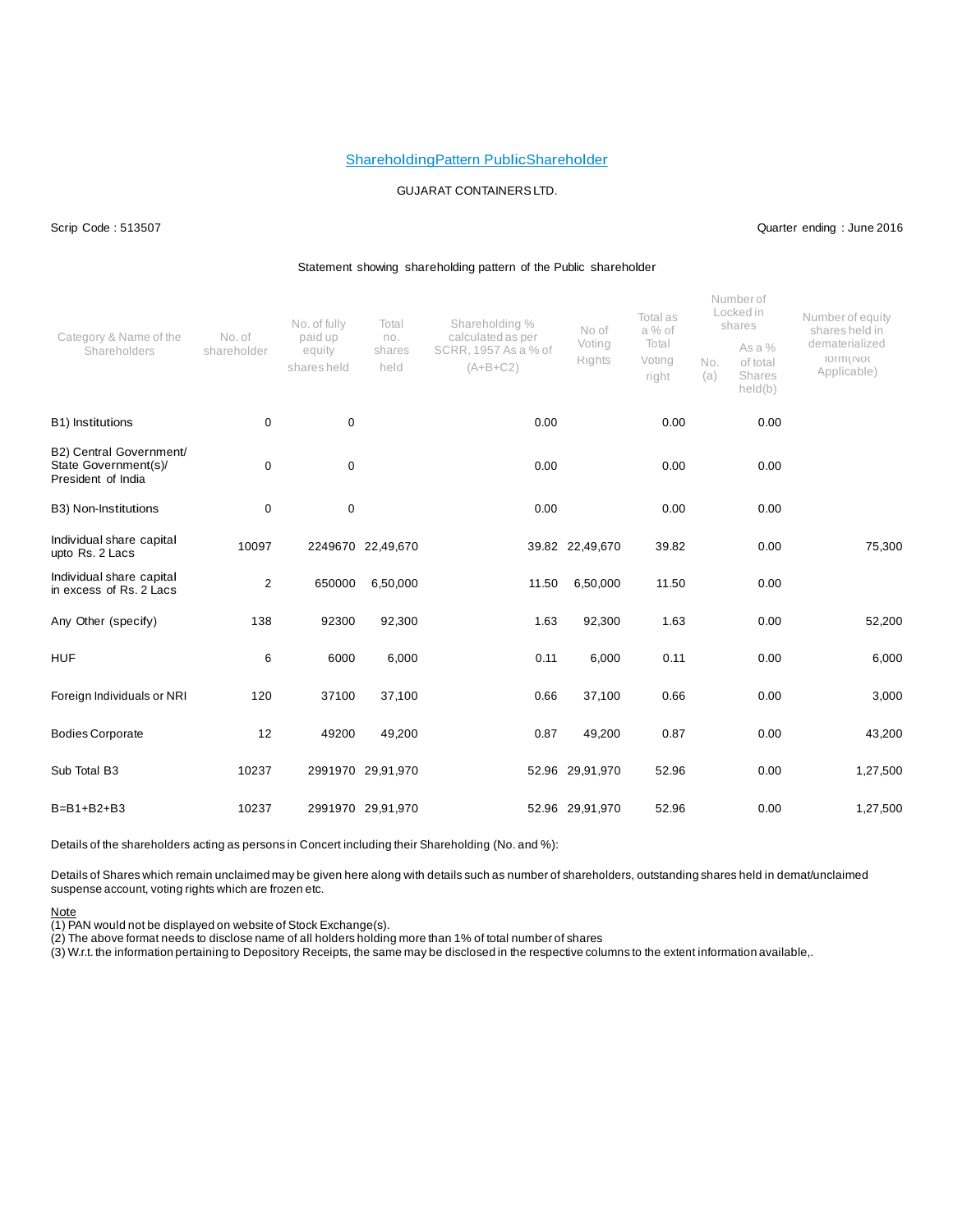## Shareholding Pattern Non Promoter-Non Public

## GUJARAT CONTAINERSLTD.

Scrip Code : 513507 Quarter ending : June 2016

### Statement showing shareholding pattern of the Non Promoter- Non Public shareholder

| Category &<br>Name of the<br>Shareholders(I) | No. of<br>shareholder(III) | No. of fully paid<br>up equity shares<br>held(IV) | Total no.<br>shares<br>$held(VII =$<br>$ V+V+V $ | Shareholding % calculated as<br>per SCRR, 1957 As a % of<br>$(A+B+C2)(VIII)$ |  | Number of<br>Locked in<br>shares(XII)<br>As a %<br>of total<br>Shares<br>held | Number of equity shares<br>held in dematerialized<br>form(XIV)(Not Applicable) |
|----------------------------------------------|----------------------------|---------------------------------------------------|--------------------------------------------------|------------------------------------------------------------------------------|--|-------------------------------------------------------------------------------|--------------------------------------------------------------------------------|
| C1) Custodian/DR<br>Holder                   |                            | 0                                                 |                                                  | 0.00                                                                         |  | 0.00                                                                          |                                                                                |
| C2) Employee<br>Benefit Trust                |                            | 0                                                 |                                                  | 0.00                                                                         |  | 0.00                                                                          |                                                                                |

Note

(1) PAN would not be displayed on website of Stock Exchange(s).

(2) The above format needs to disclose name of all holders holding more than 1% of total number of shares

(3) W.r.t. the information pertaining to Depository Receipts, the same may be disclosed in the respective columns to the extent information available,.